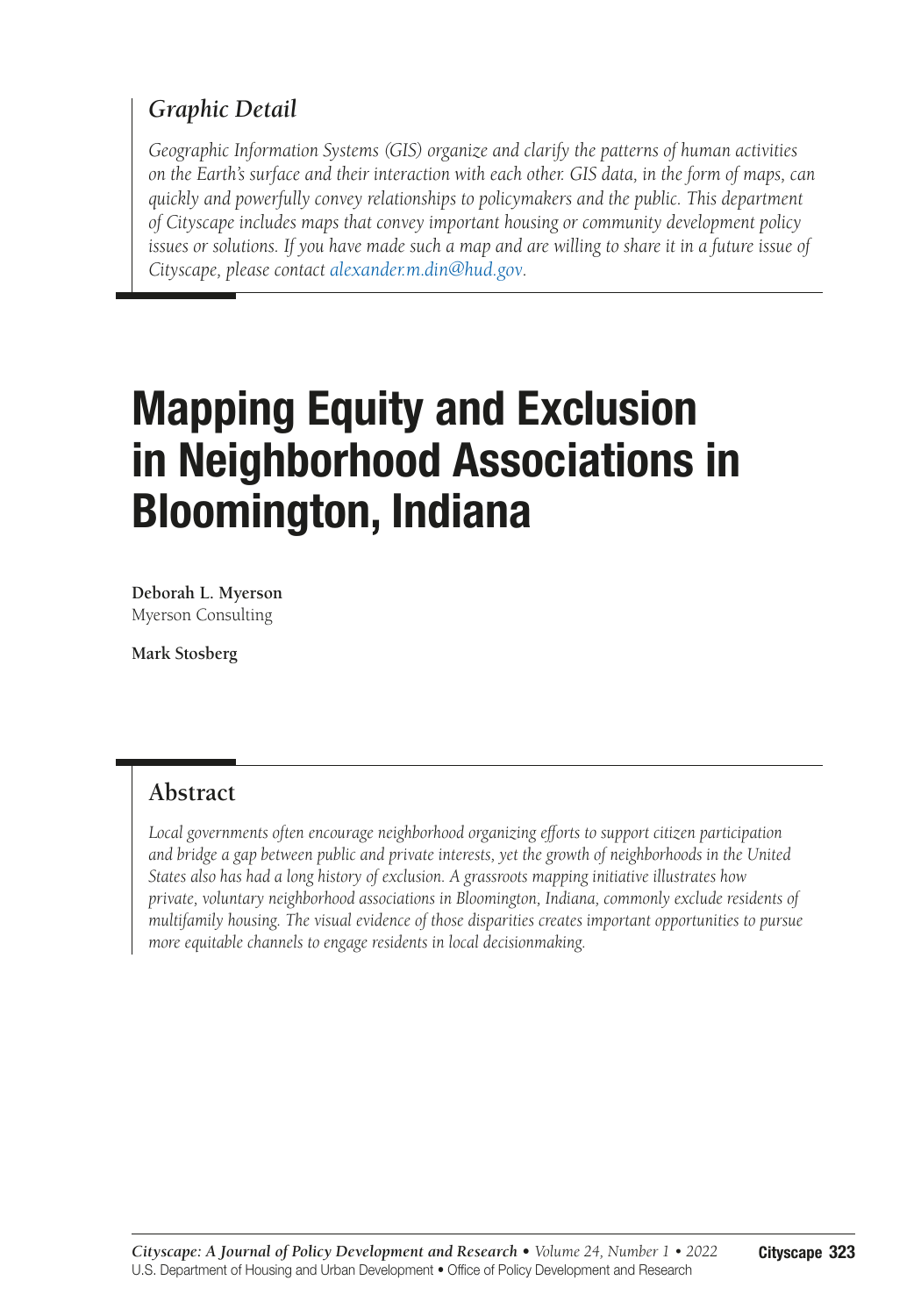# Introduction

Neighborhood associations can provide a powerful voice for residents in communities throughout the United States, but what if neighborhood associations intentionally exclude nearby renters?

After realizing that his own neighborhood association in Bloomington, Indiana, deliberately excludes nearby multifamily properties, Mark Stosberg investigated how common such exclusionary practices were elsewhere in the city. Mapping those inequities made the invisible visible.

## Neighborhood Associations and Local Governance

Neighborhood organizations in the United States have a history that stretches back to the late 19th century, but they came into full bloom in the 20th century. Many were "middle-class improvement and protective associations" that often established a substantial role in local governance (Silver, 1985: 164). In the past 50 years, the growth of neighborhood associations in the United States has been exponential (Ruef and Kwon, 2016).

Local governments often encourage neighborhood organizing efforts to boost citizen participation and local democracy and bridge a gap between public and private interests (Mathews, 2021; Meyer and Hyde, 2004). Homeowners are more likely to participate in neighborhood organizations than renters, however, creating an advantage in civic influence (McCabe, 2013).

# Roots in Exclusion

The growth of neighborhoods in the United States has long been rooted in exclusion. Residential racial and socioeconomic segregation has frequently been codified by local zoning codes, enforced by social customs or coercions, and erected physically with gates, fences, and walls.

Even if overt housing discrimination is now more subdued, neighborhoods' generations of systemic social and racial inequities persist via rules, regulations, and implicit biases (Solomon, Maxwell, and Castro, 2019). In studies by Kyu-Nahm Jun and Juliet Musso, as well as Elinor Ostrom (as cited in Mathews, 2021), researchers found that socioeconomic inequalities in civic involvement are mirrored in local governance.

# Neighborhood Associations in Bloomington, Indiana

Bloomington, Indiana, is a city of about 85,000 residents (U.S. Census, 2019a), including 43,260 students at Indiana University (Indiana University, n.d.). Nearly 65 percent of the population rent their homes. More than one-third of residents experience poverty, including 15 percent of children (U.S. Census, 2019b).

As in many communities, Bloomington's neighborhood associations seek to build social capital and serve as a channel of direct communication with local government, with support from agencies such as the city's Housing and Neighborhood Development (HAND) Department as well as the Council of Neighborhood Associations - Bloomington, also known as CONA (City of Bloomington, Indiana, 2021; CONA—Bloomington, 2020).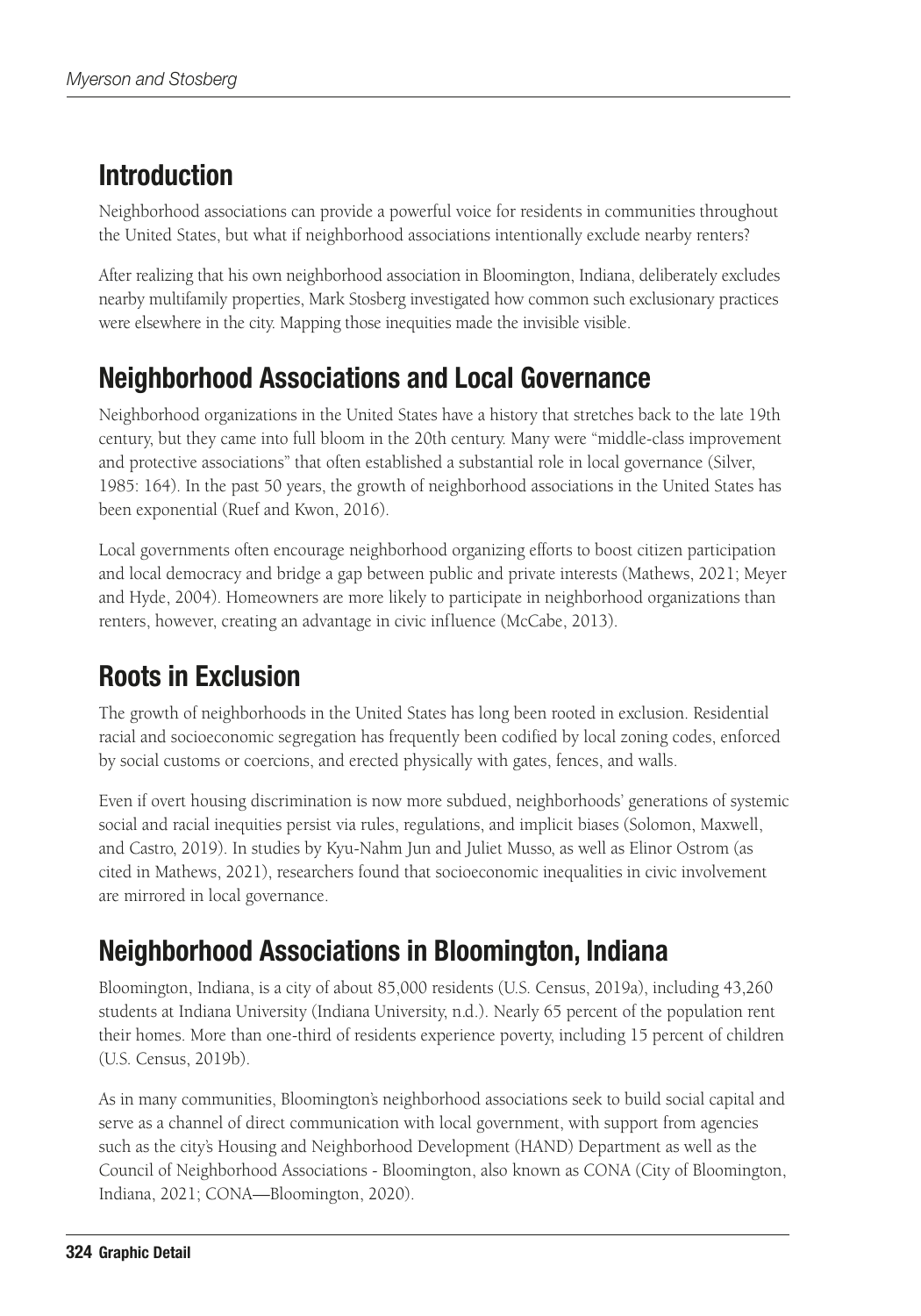CONA is an independent, nonprofit volunteer organization that has regularly collaborated with the city over the past 30+ years. In the past decade, it has been particularly active in land use issues and revisions to the city's zoning code.

# Mapping Exclusion

This CONA icon (exhibit 1) is composed of the geographic shape of Bloomington, with the city divided arbitrarily into yellow, green, blue, and red quadrants that connote the presence of neighborhood associations.1 Although the colors and shapes do not correlate with anything, the design implies that neighborhood associations reach all corners of the city.

#### Exhibit 1



*Source: CONA—Bloomington, n.d.*

<sup>&</sup>lt;sup>1</sup> In the print copy of this *Cityscape* issue, exhibit 1 appears in grayscale.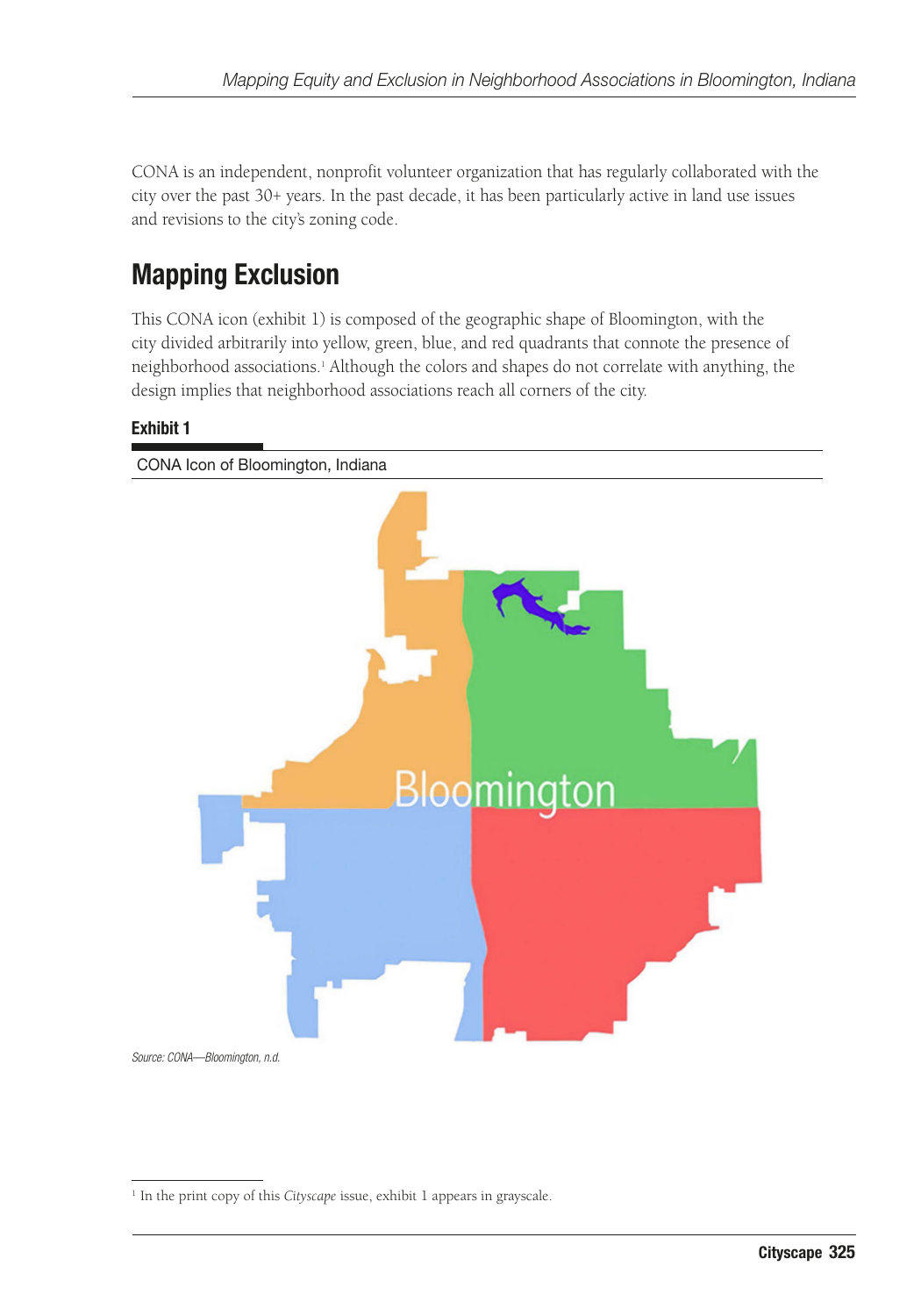The City of Bloomington uses geographically specific shapes and a variety of colors to map the 55 neighborhood organizations registered with the city (exhibit 2).<sup>2</sup> The streets and landmarks make it possible to identify exactly where neighborhood associations exist in the city.

#### Exhibit 2





*Source: City of Bloomington, Indiana, 2017*

<sup>2</sup> In the print copy of this *Cityscape* issue, exhibit 2 appears in grayscale.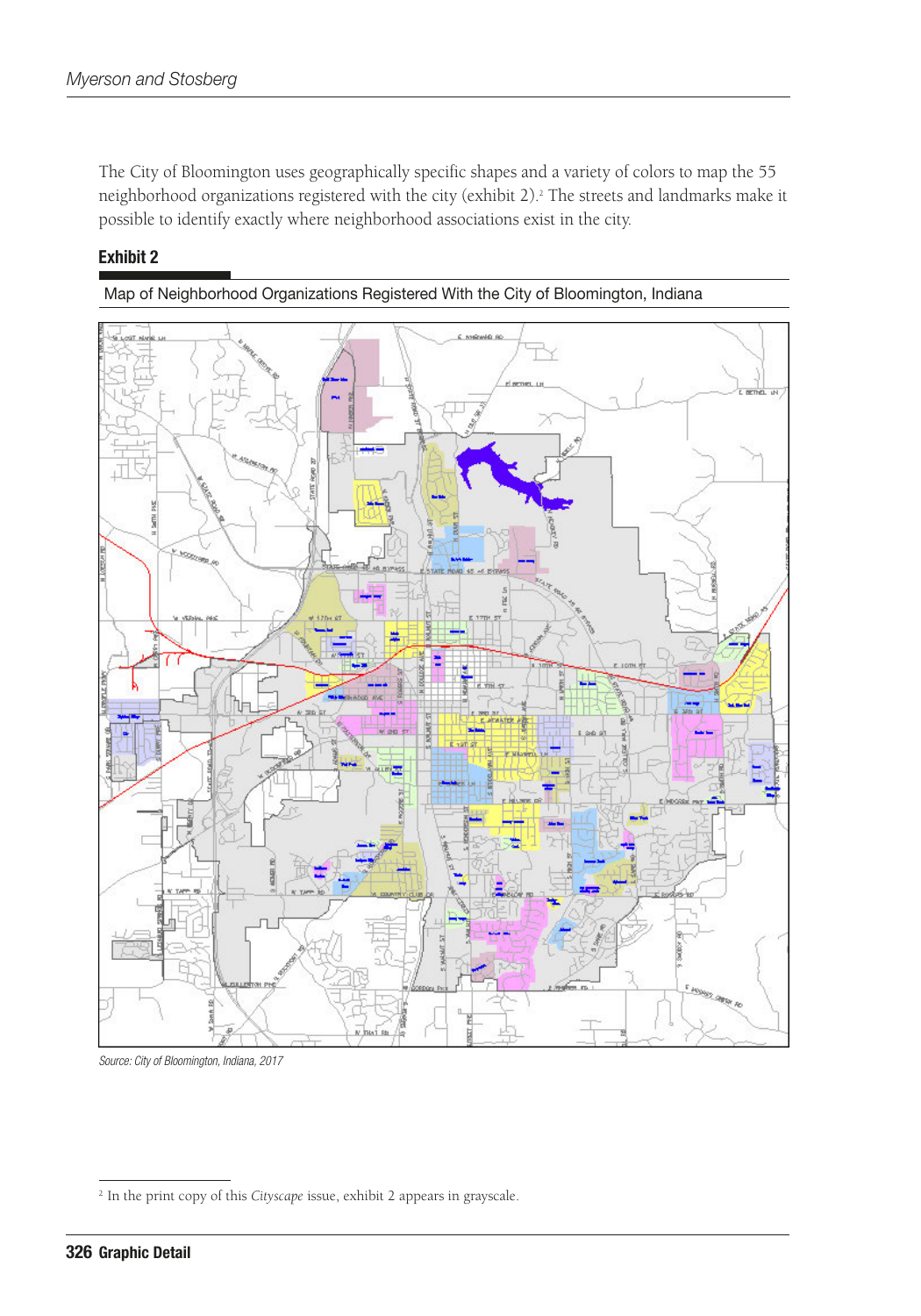Mark Stosberg's map adds more layers of detail—the location of large multifamily properties compared to neighborhood association boundaries—plus links to organizational bylaws (Stosberg, 2021). Among all apartments<sup>3</sup> illustrated in exhibit 3, 81 percent are not in any neighborhood association.4 Most people in the mapped apartments are truly neighbors, however: 67 percent of excluded buildings are within one-fourth mile—about a 5-minute walk—from the nearest neighborhood association boundary.

#### Exhibit 3



Location of Large Multifamily Properties Compared to Neighborhood Association Boundaries

*Source: Mark Stosberg*

Exhibit 3 reveals how neighborhood associations' self-selected boundaries often bypass nearby apartments. The shading also shows which neighborhood associations' bylaws contain text that excludes renters.

<sup>3</sup> In the context of exhibit 3, "apartments" and "renters" are largely similar but not completely synonymous. Many singlefamily homes in the City of Bloomington are also occupied by renters but are not identified as apartments on this map. Also, some of the apartments highlighted on the map are technically owner-occupied condominium properties.

<sup>4</sup> The multifamily properties mapped in exhibit 3 are buildings that OpenStreetMap labels "apartments." This data set in OpenStreetMap is significant but not comprehensive.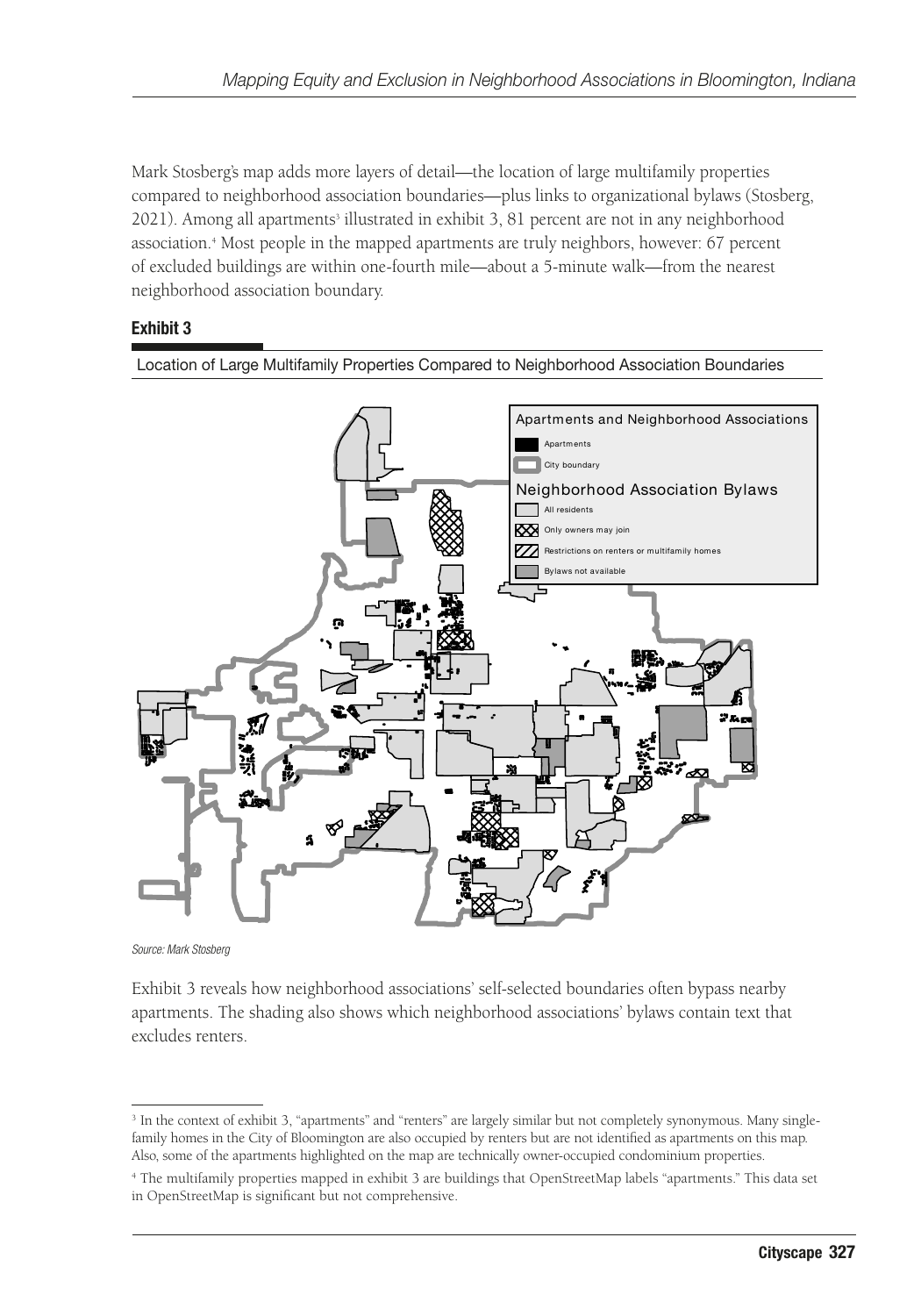Bloomington has recently revised the city's zoning, including allowing duplexes in areas that for decades have permitted only single-family homes. In one virtual public hearing, about twothirds of roughly 80 commenters opposed the change, with homeowners generally opposing the inclusion of duplexes and renters largely supporting the initiative (Ladwig, 2021).

Studies indicate that in the United States, those who choose to participate in public hearings on housing proposals are frequently socioeconomically privileged and often hold overwhelmingly negative views of new housing (Einstein, Glick, and Palmer, 2020). Highlighting renters' exclusion from neighborhood associations thus reveals a systemic flaw that perpetuates disparities, especially given the powerful organizational clout in local land use and housing policy decisions.

### **Summary**

Neighborhood associations have a vital role to play by providing a voice for residents on local issues, yet it is essential to recognize that neighborhood organizations dominated by homeowners may seek housing outcomes that do not reflect the needs of the larger community. Future research could investigate homeownership rates within—and outside—neighborhood associations. Mapping can provide visual evidence of disparities, creating important opportunities to pursue more equitable channels to engage residents in local decisionmaking.

## Appendix

### Creating the Map: A Grassroots Effort

Creating this map did not require professional planning or Geographic Information System (GIS) skills. ArcGIS Online was used for an interactive online map. The free Quantum GIS (QGIS) desktop software was used to adapt the map in exhibit 3 for this publication.

| Data                                                                           | Source                                                             | <b>Notes</b>                                                                                                                                                    |
|--------------------------------------------------------------------------------|--------------------------------------------------------------------|-----------------------------------------------------------------------------------------------------------------------------------------------------------------|
| Neighborhood association<br>boundary data                                      | Open data portal, City of<br>Bloomington                           |                                                                                                                                                                 |
| Large multifamily properties                                                   | OpenStreetMap using Overpass<br>Turbo (https://overpass-turbo.eu/) | More than 100 apartment buildings were<br>not initially mapped. Mark Stosberg<br>taught others how to add buildings in<br>OpenStreetMap to complete that layer. |
| 60 PDFs of bylaws for<br>neighborhood associations<br>registered with the city | Open records request,<br>City of Bloomington                       | Bylaws transferred to spreadsheet<br>for analysis.<br>Software written to merge the<br>spreadsheet and the boundary data.                                       |

### **Authors**

Deborah L. Myerson, AICP, is an urban planner and founder/principal of Myerson Consulting, a housing and community development consulting practice. Mark Stosberg is a software engineer living in Bloomington, Indiana. He can be reached through <https://mark.stosberg.com>/.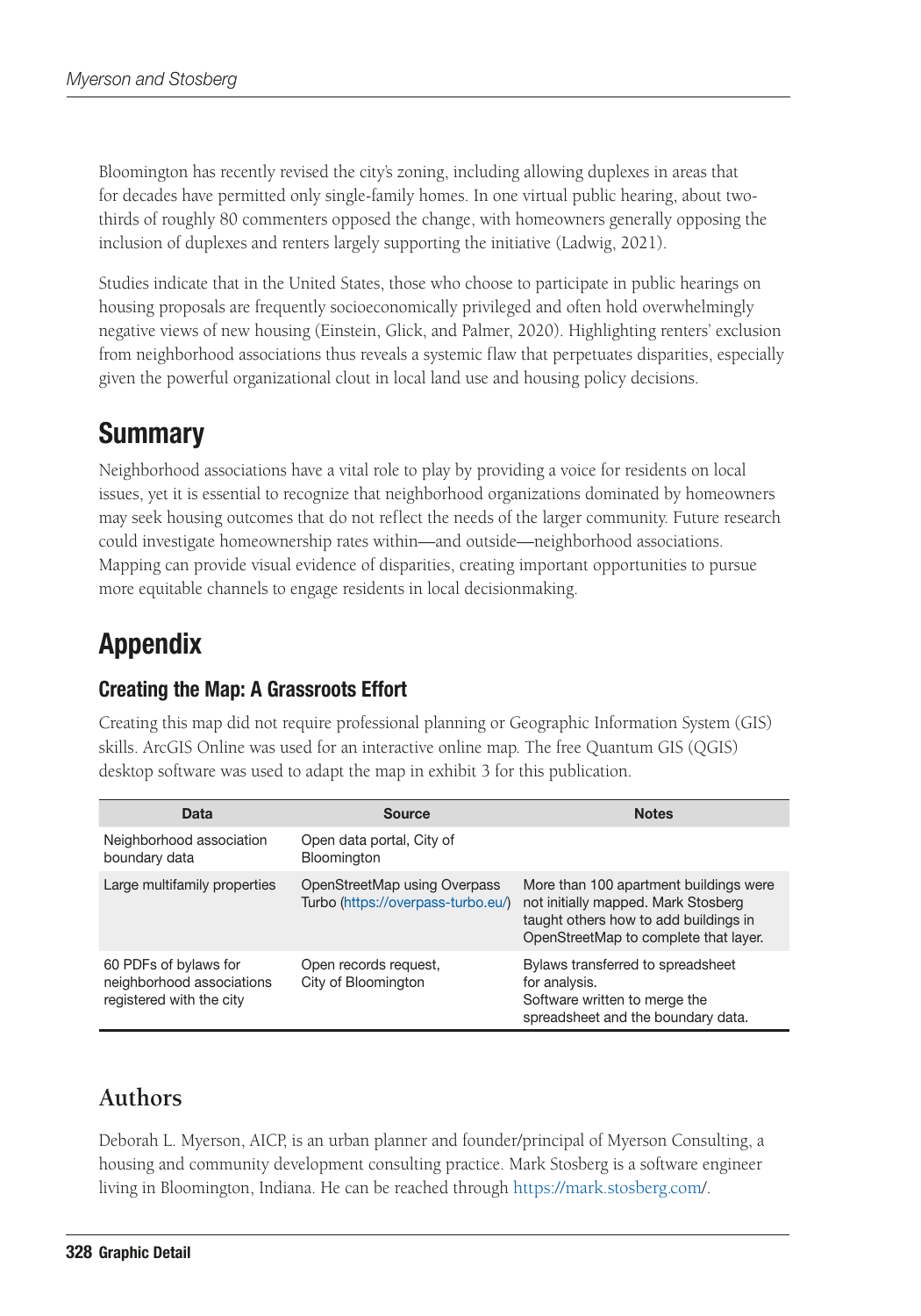### **References**

City of Bloomington, Indiana. 2021. *Bloomington Neighborhood Associations*. <https://bloomington.in.gov/neighborhoods/associations>.

———. 2017. *Bloomington Neighborhood Association Map Small* (B). n.d. [http://data.bloomington.](http://data.bloomington.in.gov/dataset/neigborhood-maps/resource/0cd54f7f-417b-4bf5-9e18-d8c495e4b646) [in.gov/dataset/neigborhood-maps/resource/0cd54f7f-417b-4bf5-9e18-d8c495e4b646](http://data.bloomington.in.gov/dataset/neigborhood-maps/resource/0cd54f7f-417b-4bf5-9e18-d8c495e4b646).

Council of Neighborhood Associations (CONA)—Bloomington. n.d. Neighborhood Associations Map.<https://cona.bloomington.in.us>.

———. 2020. Website. <http://bloomingtoncona.org>.

Einstein, Katherine Levine, David M. Glick, and Maxwell Palmer. 2020. *Neighborhood Defenders: Participatory Politics and America's Housing Crisis*. New York: Cambridge University Press.

Indiana University. n.d. Website. [https://datausa.io/profile/university/indiana-university-bloomington/.](https://datausa.io/profile/university/indiana-university-bloomington/)

Ladwig, Boris. 2021. "Duplex Discussion Draws Virtual Crowd; Council Halts Proceedings at Midnight," *Herald-Times*, April 29, 2021. [https://www.heraldtimesonline.com/story/](https://www.heraldtimesonline.com/story/news/2021/04/29/duplex-discussion-draws-virtual-crowd-council-halts-proceedings-at-midnigh/116207138/) [news/2021/04/29/duplex-discussion-draws-virtual-crowd-council-halts-proceedings-at](https://www.heraldtimesonline.com/story/news/2021/04/29/duplex-discussion-draws-virtual-crowd-council-halts-proceedings-at-midnigh/116207138/)[midnigh/116207138/.](https://www.heraldtimesonline.com/story/news/2021/04/29/duplex-discussion-draws-virtual-crowd-council-halts-proceedings-at-midnigh/116207138/)

Mathews, Melissa A. 2021. "Understanding the Roles and Contributions of Neighborhood Organizations in Civic Governance," *VOLUNTAS: International Journal of Voluntary and Nonprofit Organizations* 32 (4): 821–829. [doi.org/10.1007/s11266-021-00369-z](http://doi.org/10.1007/s11266-021-00369-z).

McCabe, Brian J. 2013. "Are Homeowners Better Citizens? Homeownership and Community Participation in the United States," *Social Forces* 91 (3): 929–954. [doi.org/10.1093/sf/sos185](http://doi.org/10.1093/sf/sos185).

Meyer, Megan, and Cheryl Hyde. 2004. "Too Much of a 'Good' Thing? Insular Neighborhood Associations, Nonreciprocal Civility, and the Promotion of Civic Health," *Nonprofit and Voluntary Sector Quarterly Supplement* 33 (3): 77S–96S.

Ruef, Martin, and Seok-Woo Kwon. 2016. "Neighborhood Associations and Social Capital," *Social Forces* 95 (1): 159–190. [doi.org/10.1093/sf/sow053.](http://doi.org/10.1093/sf/sow053)

Silver, Christopher. 1985. "Neighborhood Planning in Historical Perspective," *Journal of the American Planning Association* 51 (2): 161–174. [doi.org/10.1080/01944368508976207](http://doi.org/10.1080/01944368508976207).

Solomon, Danyelle, Connor Maxwell, and Abril Castro. 2019. *Systemic Inequality: Displacement, Exclusion, and Segregation: How America's Housing System Undermines Wealth Building in Communities of Color.* Center for American Progress. August 7. [https://www.americanprogress.org/issues/race/](https://www.americanprogress.org/issues/race/reports/2019/08/07/472617/systemic-inequality-displacement-exclusion-segregation/) [reports/2019/08/07/472617/systemic-inequality-displacement-exclusion-segregation/](https://www.americanprogress.org/issues/race/reports/2019/08/07/472617/systemic-inequality-displacement-exclusion-segregation/).

Stosberg, Mark. 2021. "Neighborhood Associations and Housing Equity in Bloomington Indiana." ESRI ArcGIS StoryMaps.<http://mark.stosberg.com/associations-equity>.